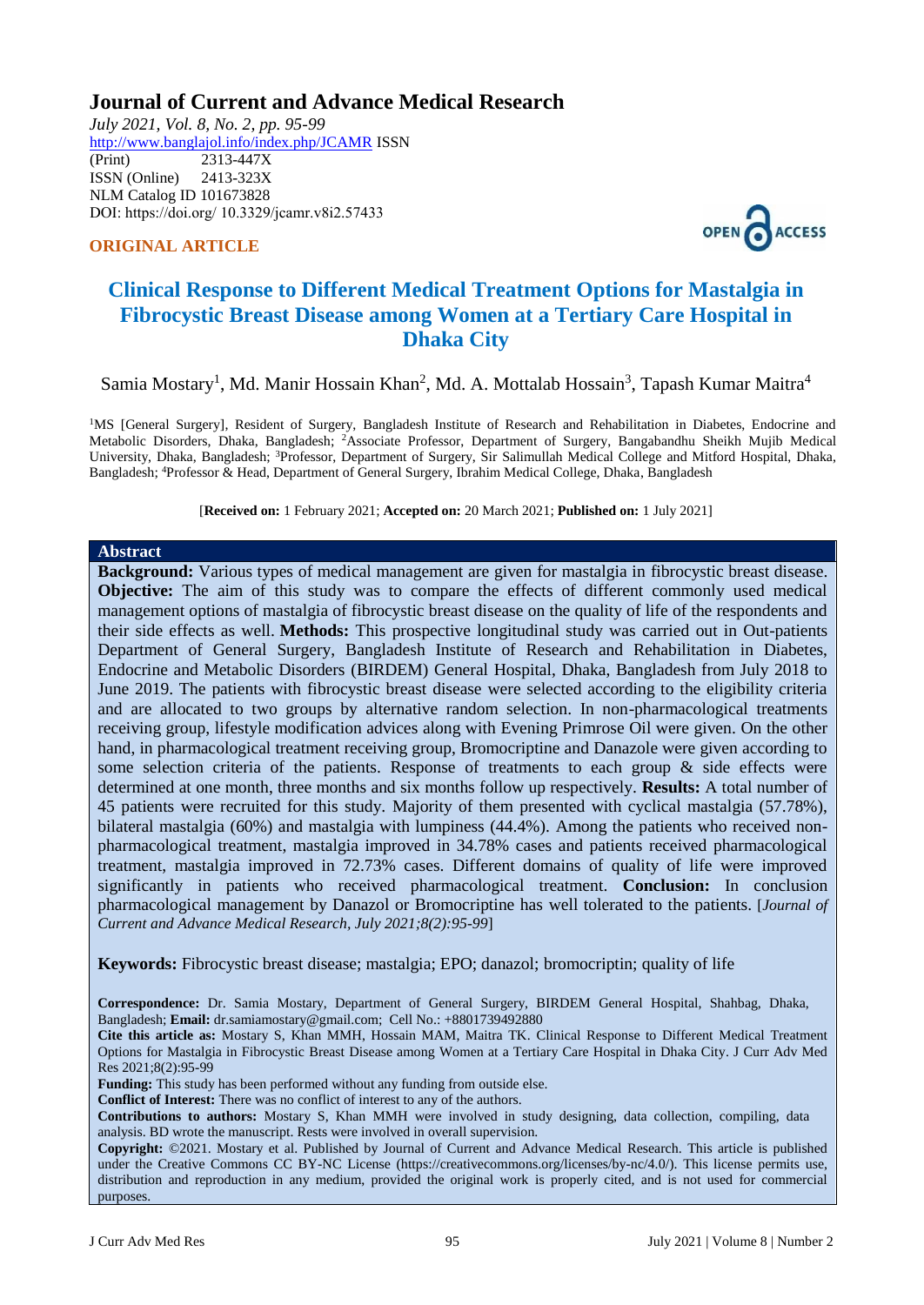## **Introduction**

Fibrocystic breast disease (FBD) is the most common type of benign breast disease<sup>1</sup> and mastalgia is the most common symptom of FBD<sup>2</sup>. It represents a spectrum of clinical, radiological and histological findings of the breast in both asymptomatic and symptomatic women. Mastalgia causes concern and fear of breast cancer and has negative effects on quality of life<sup>3</sup>. Mastalgia caused by fibrocystic breast disease is treated by breast specialists as well as by those not specialized in breast diseases<sup>4</sup>. Unfortunately, these patients are treated inappropriately for prolonged duration with non-pharmacological management by Evening Primrose Oil<sup>2,5</sup> in a fear of more side effects of pharmacological managements by certain drugs<sup>6</sup>.

Inappropriate selection of non-pharmacological treatment as a first line management option, sometimes creates financial burden and unchanged or recurrence of clinical symptoms<sup>7</sup>. Recent population based and breast clinic-based studies suggest that up to 70% of women experience breast pain in their lifetime<sup>8</sup>. Moreover, 10% of symptomatic participants had suffered breast pain for over half their lives. Of the symptomatic participants, 41% and 35% reported breast pain affecting the quality of life $9$ . Fifteen percent of women who present to a breast clinic with mastalgia will require treatment<sup>8,9</sup>.

Non pharmacological options of medical managements includes some life style modifications (LSM) like- an appropriately fitting and supportive bra, avoidance of caffeine drinks, reduction of dietary fat, increase fiber rich diet, physical exercise to reduce weight and relaxation training are said to be helpful for the treatment of mastalgia<sup>10</sup> and some nutritional supplementations like oil of evening primrose (EPO) will help more than half of these women<sup>5,10,11</sup>. For those with intractable symptoms, Pharmacological options of medical management like- an anti-gonadotropin, Danazol<sup>6</sup>, or a prolactin inhibitor like bromocriptine<sup>5</sup>, may be tried. Very rarely, it is necessary to prescribe an anti-estrogen, for example tamoxifen<sup>12,13</sup>, or a luteinizing hormone-releasing hormone (LHRH) agonist to deprive the breast epithelium of estrogenic drive. Surgical interventions have a limited role in the management of mastalgia<sup>5</sup> but last-resort options for unresponsive and severe debilitating breast-pain include mastectomy with reconstruction $14$ . The aim of this present study was to assess the responses of various medical treatment options of mastalgia of

FBD on women's quality of life as well as side effects of used medications.

## **Methodology**

It was a Prospective longitudinal study carried out in Outpatient department (OPD) of General Surgery, BIRDEM General Hospital, Dhaka, from July 2018 to June 2019. The patients with fibrocystic breast disease (FBD) presented in OPD of BIRDEM General Hospital, Dhaka, Bangladesh were selected as study population. The inclusion criteria were women of reproductive age group and patients diagnosed as fibrocystic breast disease by clinical, radiological or cytological examinations within the study period. Patients with suspected breast lesion or diagnosed breast malignancy, pregnant, lactating women and who were planning to have pregnancy in near future, history of any breast surgery or having congenital disability of breast were excluded from this study. A thorough history of each patient was obtained and careful physical examination carried out of each patient. Hormonal assay and USG of both breasts were done in every patient but Mammography and FNAC were done only in suspected cases to exclude FBD and occult breast carcinomas, particularly in patient having family history of breast diseases. Patients were allocated to two groups by alternative random selection (first one to non-pharmacological and second one to pharmacological, third to again nonpharmacological treatment receiving group and so on. Non-pharmacological treatments receiving group were given life style modification (LSM) advices along with Evening Primrose Oil (EPO). The LSM advices were wearing a supportive bra, exercise to reduce weight, reduction of mental stress by relaxation therapy, some dietary advises such as reduction of fat and caffeine intake, increase dietary fiber intake, etc. Evening Primrose Oil (EPO) was given orally in a dose of 1000mg thrice daily. In pharmacological treatment receiving group Bromocriptine and Danazole were given according to some selection criteria of the patients. Bromocriptine was given orally in a dose of 2.5mg twice daily, in those patient with increased prolactin level, having no known hypersensitivity to it, not taking any anticonvulsant, not having uncontrolled diabetes, severe ischemic heart disease or migraine. On the other hand, Danazole was given orally in a dose of 100mg twice daily in patients with normal prolactin level, hyperestrogenaemia, patients with no undiagnosed genital bleeding, previous thromboembolic disorders or markedly impaired hepatic, renal or cardiac functions. In both groups oral analgesics were given according to the severity of mastalgia. Acetaminophen was given 500mg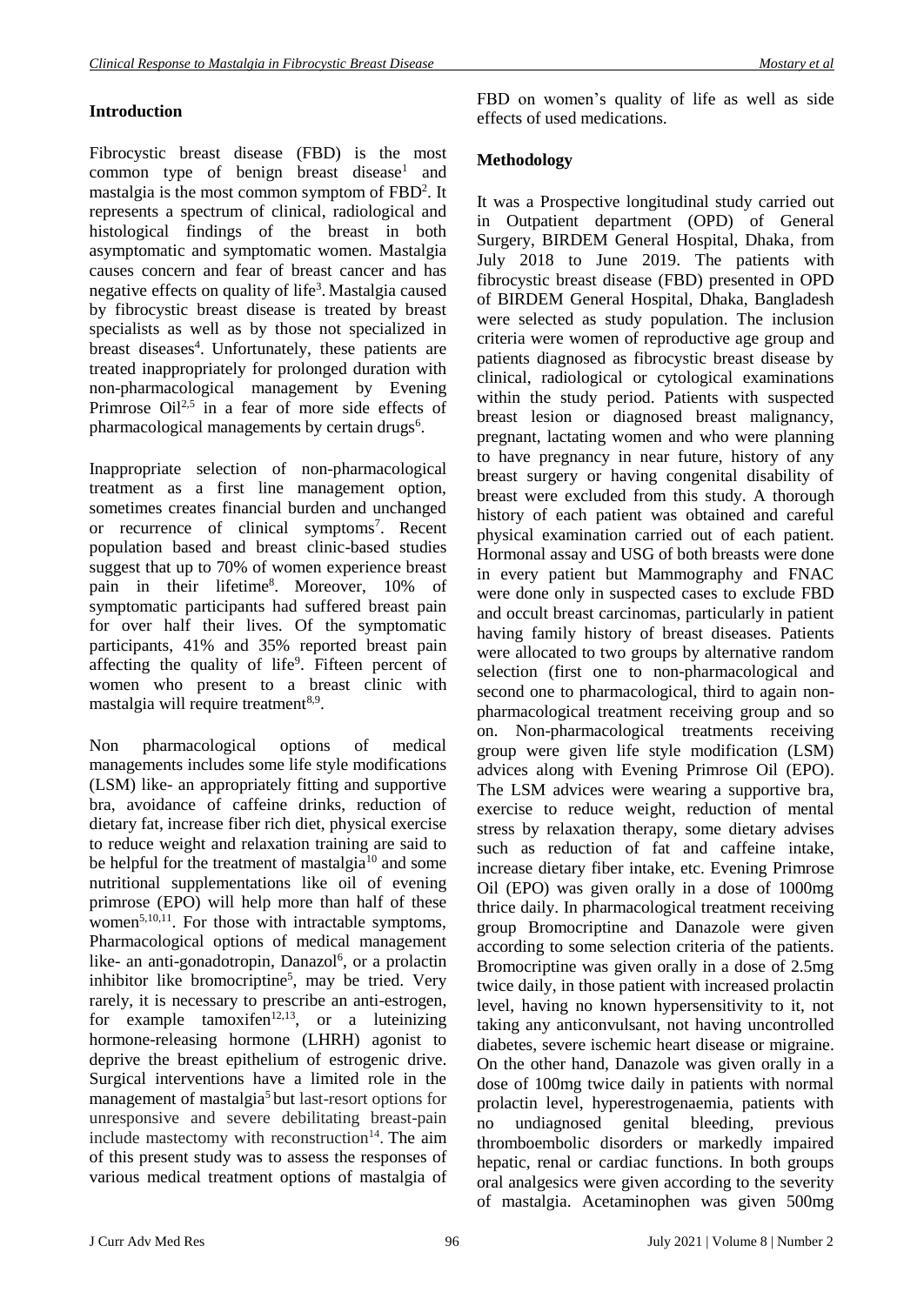thrice daily for VAS 2-4 and Ibuprofen was given 200mg twice daily for  $VAS \geq 6$  in initial visit for one week to alleviate the severity of pain in both groups. Patients were advised not to take any analgesic after initial one week and report if the pain became intolerable. Response to each group of treatments, side effects & compliance of the patient were determined at 1 month, 3 months and 6 months follow up respectively. Mastalgia was measured by VAS score and QOL were calculated by modified WHO-QOL scoring (field trial version) in each follow up. Any side effects, willingness to continue the treatment were also asked to every patient in each follow up. No treatment was changed before 3 months of therapy, no matter what the response was. This study focused simply on the comparison of the two groups of medical treatments of mastalgia and their responses of QOL at beginning and after 6 months of treatment. Ethical clearance for this thesis work was taken from the Institutional Review Board (IRB) of BIRDEM General Hospital (No. BIRDEM /IRB/2017 /78) on 21 June, 2017. Informed Written Consents were taken from every patient.

## **Results**

This was a Prospective type of longitudinal study conducted in OPD of BIRDEM General Hospital, Dhaka, Bangladesh. Total number of respondents were 45. Highest respondents of our study were aged between 31 to 35 years (33.3%) and no respondents were aged between 45 to 50 years (0%). Mean age of the respondents were 30.24±6.93 years of SD (Table 1).

**Table 1: Age Distribution among Respondents (n= 45)**

| <b>Age Group</b> | <b>Frequency</b> | <b>Percent</b> |
|------------------|------------------|----------------|
| 16 to 20 years   |                  | 8.9            |
| 21 to 25 years   | 10               | 22.2           |
| 26 to 30 years   | 11               | 24.4           |
| 31 to 35 years   | 15               | 33.3           |
| 36 to 40 years   | 3                | 6.7            |
| 41 to 45 years   | 2                | 4.4            |
| 46 to 50 years   |                  | 0.0            |
| <b>Total</b>     | 45               | 100.0          |

In pharmacological treatment received group 40.91% respondents treated with Danazole and 59.09% treated with Bromocriptine. After 6 months follow up, 72.73% had pain improvement in pharmacologically treated group and 34.78% had pain improvement in non-pharmacological group. Significant difference had been found between both groups. Here VAS 0-2 was considered as pain improvement and VAS 4 and above was considered as non-improvement of pain (Table 2).

**Table 2: Distribution of the Respondents by 6 months follow up of non-pharmacological and Pharmacological Treatment using QOL parameters**

| <b>Facets Incorporated Within</b> | Non pharmacological |                 | Pharmacological |                 | <b>P</b> value |  |
|-----------------------------------|---------------------|-----------------|-----------------|-----------------|----------------|--|
| <b>Domains</b>                    | $(n=23)$            |                 | $(n=22)$        |                 |                |  |
|                                   | <b>Improved</b>     | <b>Not</b>      | <b>Improved</b> | <b>Not</b>      |                |  |
|                                   |                     | <b>Improved</b> |                 | <b>Improved</b> |                |  |
| <b>Domains of QOL</b>             |                     |                 |                 |                 |                |  |
| $\bullet$ Pain                    | $8(34.8\%)$         | $15(65.2\%)$    | 16(72.7%)       | 6(27.3%)        | $*0.006$       |  |
| • Physical health                 | $9(39.1\%)$         | $14(60.9\%)$    | 16(72.7%)       | 6(27.3%)        | $*0.008$       |  |
| <b>Physical domain</b>            |                     |                 |                 |                 |                |  |
| $\bullet$ Energy & Fatigue        | 8(34.8%)            | $15(65.2\%)$    | 15(68.2%)       | $7(31.8\%)$     | $*0.001$       |  |
| • Sleep $&$ Rest                  | 10(43.5%)           | 13(56.5%)       | 17(77.3%)       | 5(22.7%)        | $*0.05$        |  |
| • Self esteem                     | $7(30.4\%)$         | $16(69.6\%)$    | $14(63.6\%)$    | $8(36.4\%)$     | $*0.031$       |  |
| <b>Psychological domain</b>       |                     |                 |                 |                 |                |  |
| • Concentration/ Attention        | $9(39.1\%)$         | 14(60.9%)       | 13(59.1%)       | $9(40.9\%)$     | $*0.002$       |  |
| • Negative feeling                | $6(26.1\%)$         | 17(73.9%)       | 12(54.5%)       | $10(45.5\%)$    | $*0.003$       |  |
| <b>Social Relationship</b>        |                     |                 |                 |                 |                |  |
| • Personal relationship           | 8(34.8%)            | $15(65.2\%)$    | 12(54.5%)       | 10(45.5%)       | $*0.151$       |  |
| • Sexual life                     | $7(30.4\%)$         | $16(69.6\%)$    | 13(59.1%)       | $9(40.9\%)$     | $*0.08$        |  |

\*P value was determined by Chi-square test; Negative feeling=Anxiety, Depression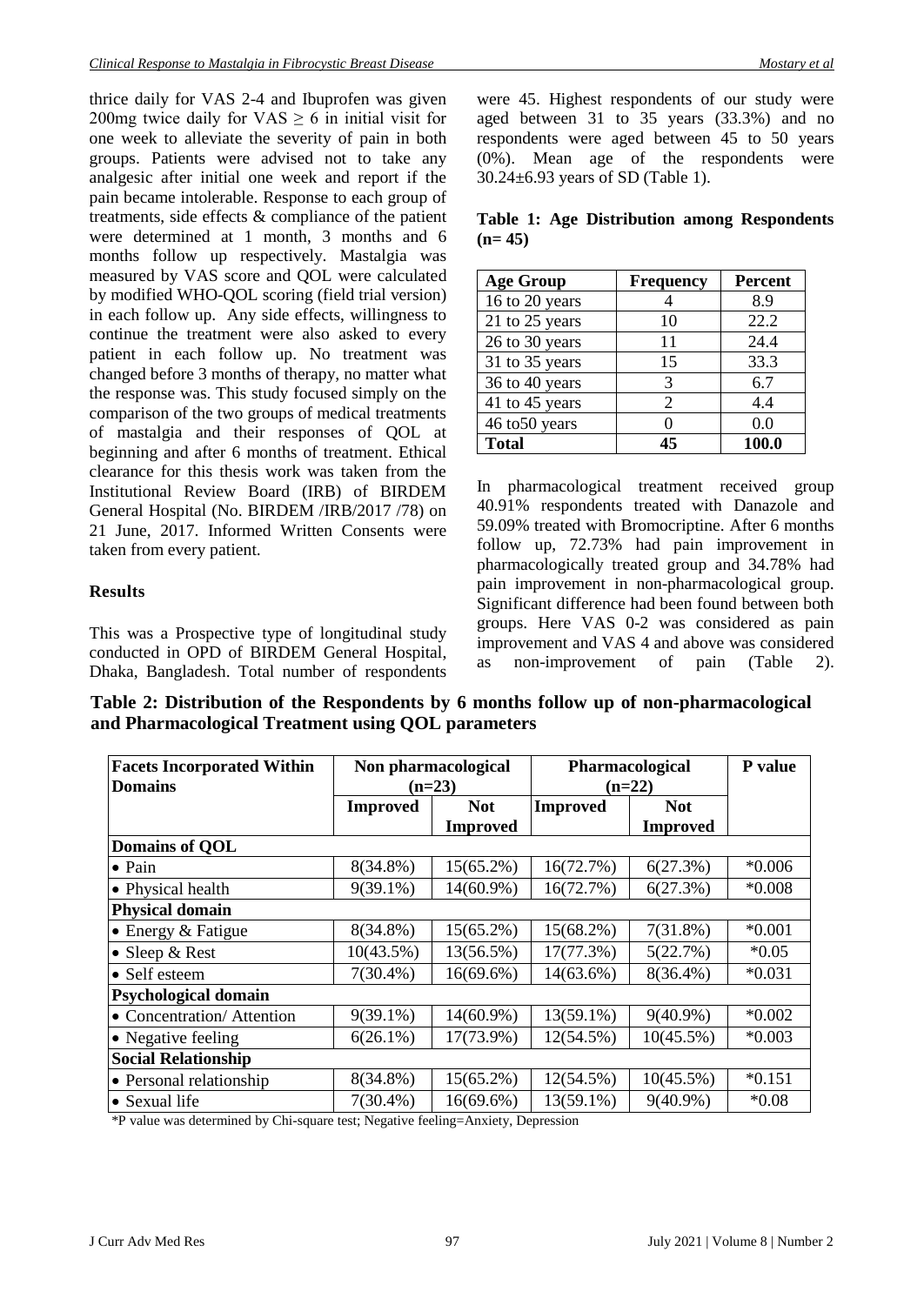| <b>Adverse Effect</b>             | <b>Frequency</b> | <b>Percent</b> |  |  |  |  |
|-----------------------------------|------------------|----------------|--|--|--|--|
| <b>Danazole</b>                   |                  |                |  |  |  |  |
| Weight gain                       | 6                | 13.3           |  |  |  |  |
| Menstrual irregularity            | 7                | 15.6           |  |  |  |  |
| Headache                          | 5                | 11.1           |  |  |  |  |
| <b>Nausea</b>                     | $\overline{2}$   | 4.4            |  |  |  |  |
| Acne                              |                  | 2.2            |  |  |  |  |
| Non specific                      | 4                | 8.9            |  |  |  |  |
| <b>Bromocriptine</b>              |                  |                |  |  |  |  |
| Headache                          | 5                | 11.1           |  |  |  |  |
| Nausea                            | $\overline{2}$   | 4.4            |  |  |  |  |
| Dyspepsia                         | $\overline{2}$   | 4.4            |  |  |  |  |
| Non specific                      | 3                | 6.7            |  |  |  |  |
| <b>Evening Primrose Oil (EPO)</b> |                  |                |  |  |  |  |
| <b>Bloating</b>                   | 3                | 6.7            |  |  |  |  |
| Headache                          |                  | $\cdot$ .2     |  |  |  |  |

## **Table 3: Distribution of side effects of different Pharmacological and non-pharmacological treatment options**

### **Discussion**

Mastalgia with or without breast lump in FBD is common complaint among the patients and a cause of significant anxiety and fear of female breast cancer in Bangladesh as well as all over the world. In this study maximum respondents were age between 31 to 35 years (33.3%). The mean age of the respondents were 30.24±6.93 years of SD. Similar observations were found in some previous studies by Scurr et al<sup>9</sup> and in a recent study done by Godazandeh et al<sup>15</sup>.

In this study 51.1% respondents underwent nonpharmacological treatment by LSM and EPO and 48.9% underwent pharmacological treatment, where 40.91% respondents treated with Danazole and 59.09% treated with Bromocriptine depending on the selection criteria.

In this study quality of life (QOL) in nonpharmacological treatment receiving group- in physical domain: pain 34.78%, physical health 39.13%, energy and fatigue 34.78% and sleep and rest 43.48% had improvement. In psychological domain: 30.43% had improvement of self-esteem, 39.13 % had improvement in concentration/ attention and 26.09 % had improvement in negative feeling. In social relationship domain: in personal relationship 34.78% and in sexual life 30.63% had improvement. Beside in pharmacological treatment receiving group in physical domain: pain 72.73%, physical health 72.72%, energy and fatigue 68.18% and sleep and rest 77.27% had improvement. In

psychological domain: in self-esteem 63.64%, concentration/attention 59.09% and 54.55% negative feeling had improvement. In social domain: 54.55% personal relationship and 59.09% sexual life had improvement. In all domains improvements were significantly higher in pharmacological group.

Similar observation was seen in a previous study by Rajswaroob et al<sup>17</sup> where he showed drug treatment was significantly effective for mastalgia. Ganz et  $al^{20}$  observed mood and emotional functioning were same among all patients, with no differences by type of medical treatment received which is abit differ from our observation.

In this study majority of side effects occurred due to Danazole. Chronologically they are menstrual irregularity (15.6%), weight gain (13.3%), headache (11.1%), nausea (4.4%), acne (2.2%) and nonspecific side effects (8.9%). Beside headache (11.1%), nausea (4.4%), dyspepsia (4.4%) and nonspecific side effects (6.7%) due to Bromocriptine. Whereas only 6.7% had bloating and 2.2% had headache due to Evening Primrose oil (EPO). Here a single patient sometimes complained of multiple side effects. Almost similar observation was seen in some previous study by Rajswaroob et  $al<sup>17</sup>$  and Neogi et al<sup>21</sup> and Nirhale et al<sup>8</sup>.

There are some limitations of this study. This study was performed in a single tertiary care hospital among small available population size.